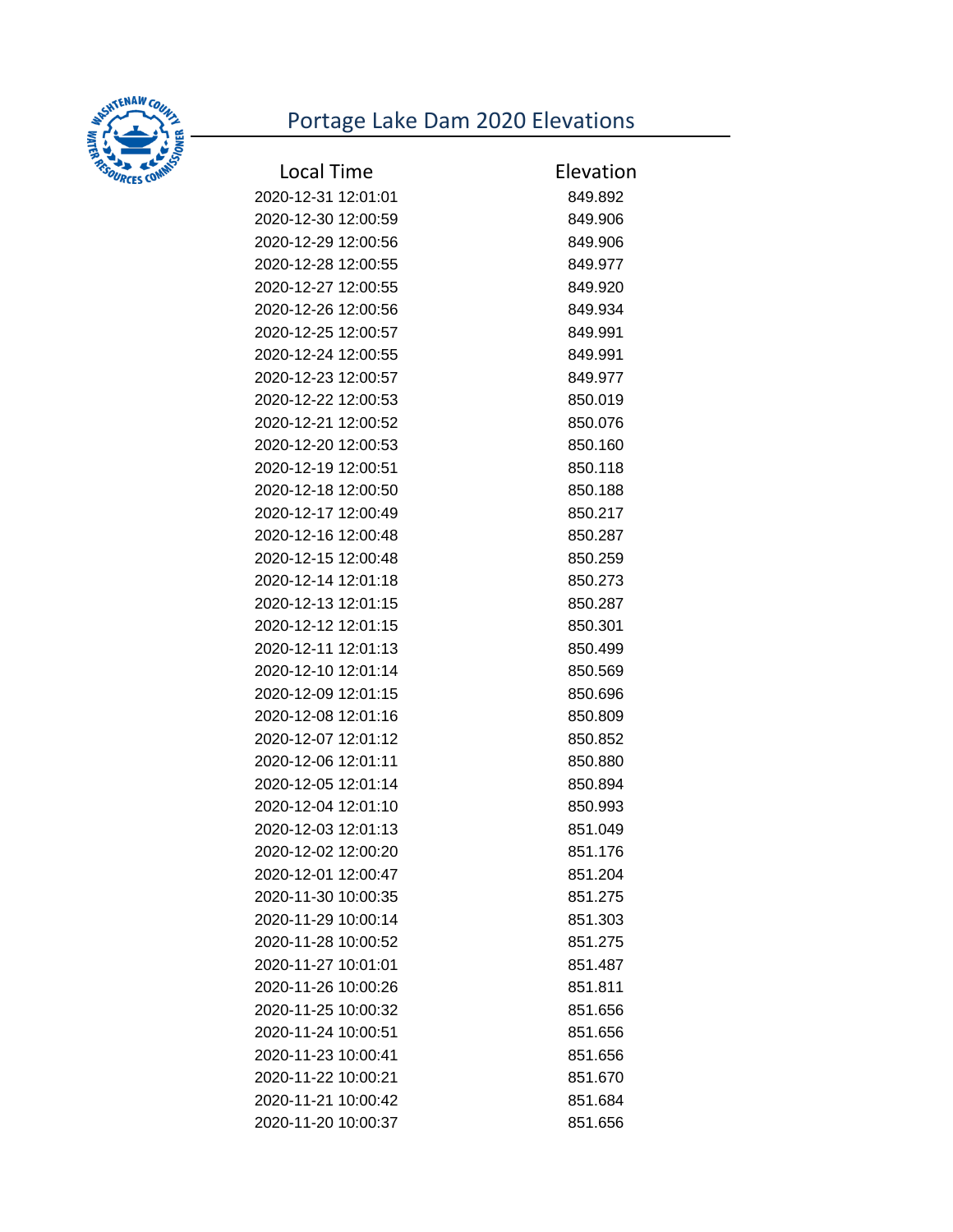| 2020-11-19 10:00:38 | 851.684 |
|---------------------|---------|
| 2020-11-18 10:00:22 | 851.642 |
| 2020-11-17 10:00:59 | 851.642 |
| 2020-11-16 10:00:13 | 851.670 |
| 2020-11-15 10:00:56 | 851.614 |
| 2020-11-14 10:00:54 | 851.515 |
| 2020-11-13 10:00:40 | 851.557 |
| 2020-11-12 10:00:32 | 851.599 |
| 2020-11-11 10:00:13 | 851.543 |
| 2020-11-10 10:00:17 | 851.571 |
| 2020-11-09 10:01:07 | 851.599 |
| 2020-11-08 10:00:32 | 851.599 |
| 2020-11-07 10:00:28 | 851.585 |
| 2020-11-06 10:00:19 | 851.642 |
| 2020-11-05 10:00:11 | 851.614 |
| 2020-11-04 10:00:12 | 851.571 |
| 2020-11-03 10:00:49 | 851.585 |
| 2020-11-02 10:00:50 | 851.543 |
| 2020-11-01 10:01:11 | 851.501 |
| 2020-10-31 12:00:32 | 851.346 |
| 2020-10-30 12:00:33 | 851.388 |
| 2020-10-29 12:00:27 | 851.374 |
| 2020-10-28 12:00:26 | 851.374 |
| 2020-10-27 12:00:28 | 851.360 |
| 2020-10-26 12:01:02 | 851.331 |
| 2020-10-25 12:00:52 | 851.487 |
| 2020-10-24 12:01:13 | 851.543 |
| 2020-10-23 12:00:29 | 851.797 |
| 2020-10-22 12:00:13 | 851.698 |
| 2020-10-21 12:00:58 | 851.684 |
| 2020-10-20 12:00:46 | 851.543 |
| 2020-10-19 12:00:38 | 851.543 |
| 2020-10-18 12:00:26 | 846.378 |
| 2020-10-17 12:00:49 | 851.571 |
| 2020-10-16 12:01:08 | 851.585 |
| 2020-10-15 12:00:53 | 851.670 |
| 2020-10-14 12:00:54 | 851.628 |
| 2020-10-13 12:00:17 | 851.698 |
| 2020-10-12 12:00:21 | 851.656 |
| 2020-10-11 12:00:49 | 851.656 |
| 2020-10-10 12:01:14 | 851.670 |
| 2020-10-09 12:01:05 | 851.628 |
| 2020-10-08 12:00:49 | 851.614 |
| 2020-10-07 12:01:06 | 851.571 |
| 2020-10-06 12:00:47 | 851.599 |
| 2020-10-05 12:00:22 | 851.585 |
| 2020-10-04 12:01:10 | 851.571 |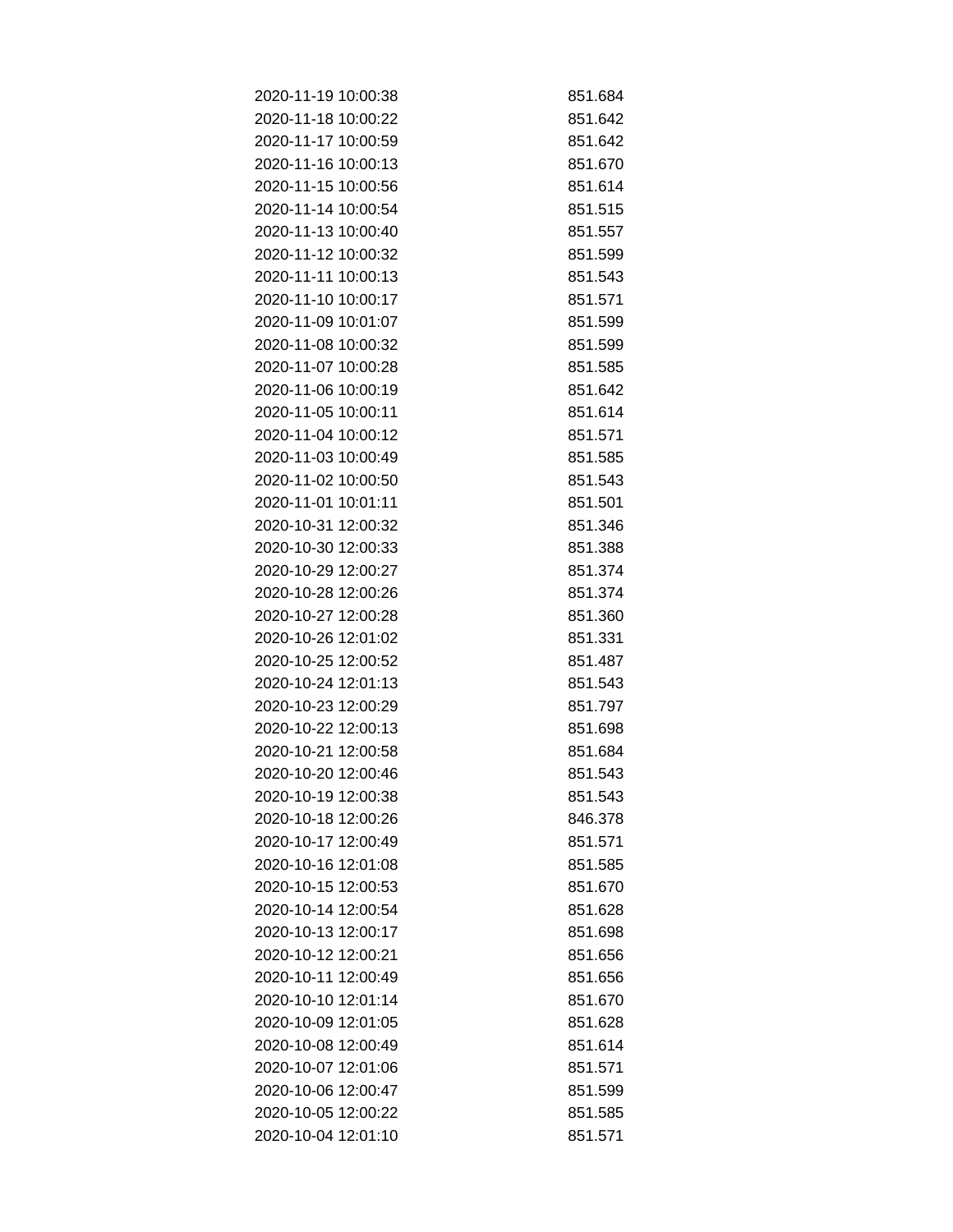| 2020-10-03 12:01:10 | 851.571 |
|---------------------|---------|
| 2020-10-02 12:00:39 | 851.571 |
| 2020-10-01 12:00:57 | 851.585 |
| 2020-09-30 12:01:00 | 851.515 |
| 2020-09-29 12:01:02 | 851.543 |
| 2020-09-28 12:00:30 | 851.543 |
| 2020-09-27 12:00:48 | 851.501 |
| 2020-09-26 12:01:07 | 851.599 |
| 2020-09-25 12:00:38 | 851.543 |
| 2020-09-24 12:01:12 | 851.487 |
| 2020-09-23 12:00:57 | 851.529 |
| 2020-09-22 12:00:35 | 851.487 |
| 2020-09-21 12:01:05 | 851.416 |
| 2020-09-20 12:00:37 | 851.487 |
| 2020-09-19 12:00:21 | 851.458 |
| 2020-09-18 12:00:48 | 851.501 |
| 2020-09-17 12:00:26 | 851.557 |
| 2020-09-16 12:01:03 | 851.557 |
| 2020-09-15 12:01:10 | 851.585 |
| 2020-09-14 12:00:57 | 851.557 |
| 2020-09-13 12:00:36 | 851.585 |
| 2020-09-12 12:00:39 | 851.557 |
| 2020-09-11 12:00:13 | 851.585 |
| 2020-09-10 12:01:13 | 851.571 |
| 2020-09-09 12:01:11 | 851.614 |
| 2020-09-08 12:00:42 | 851.571 |
| 2020-09-07 12:00:40 | 851.529 |
| 2020-09-06 12:00:50 | 851.501 |
| 2020-09-05 12:00:51 | 851.543 |
| 2020-09-04 12:01:08 | 851.515 |
| 2020-09-03 12:00:42 | 851.515 |
| 2020-09-02 12:00:19 | 851.543 |
| 2020-09-01 12:00:29 | 851.599 |
| 2020-08-31 12:01:14 | 851.741 |
| 2020-08-30 12:00:10 | 851.698 |
| 2020-08-29 12:00:26 | 851.712 |
| 2020-08-28 12:01:01 | 851.585 |
| 2020-08-27 12:00:36 | 851.473 |
| 2020-08-26 12:00:38 | 851.529 |
| 2020-08-25 12:01:10 | 851.487 |
| 2020-08-24 12:00:17 | 851.571 |
| 2020-08-23 12:00:29 | 851.529 |
| 2020-08-22 12:00:34 | 851.585 |
| 2020-08-21 12:01:10 | 851.614 |
| 2020-08-20 12:01:10 | 851.585 |
| 2020-08-19 12:01:00 | 851.585 |
| 2020-08-18 12:00:36 | 851.557 |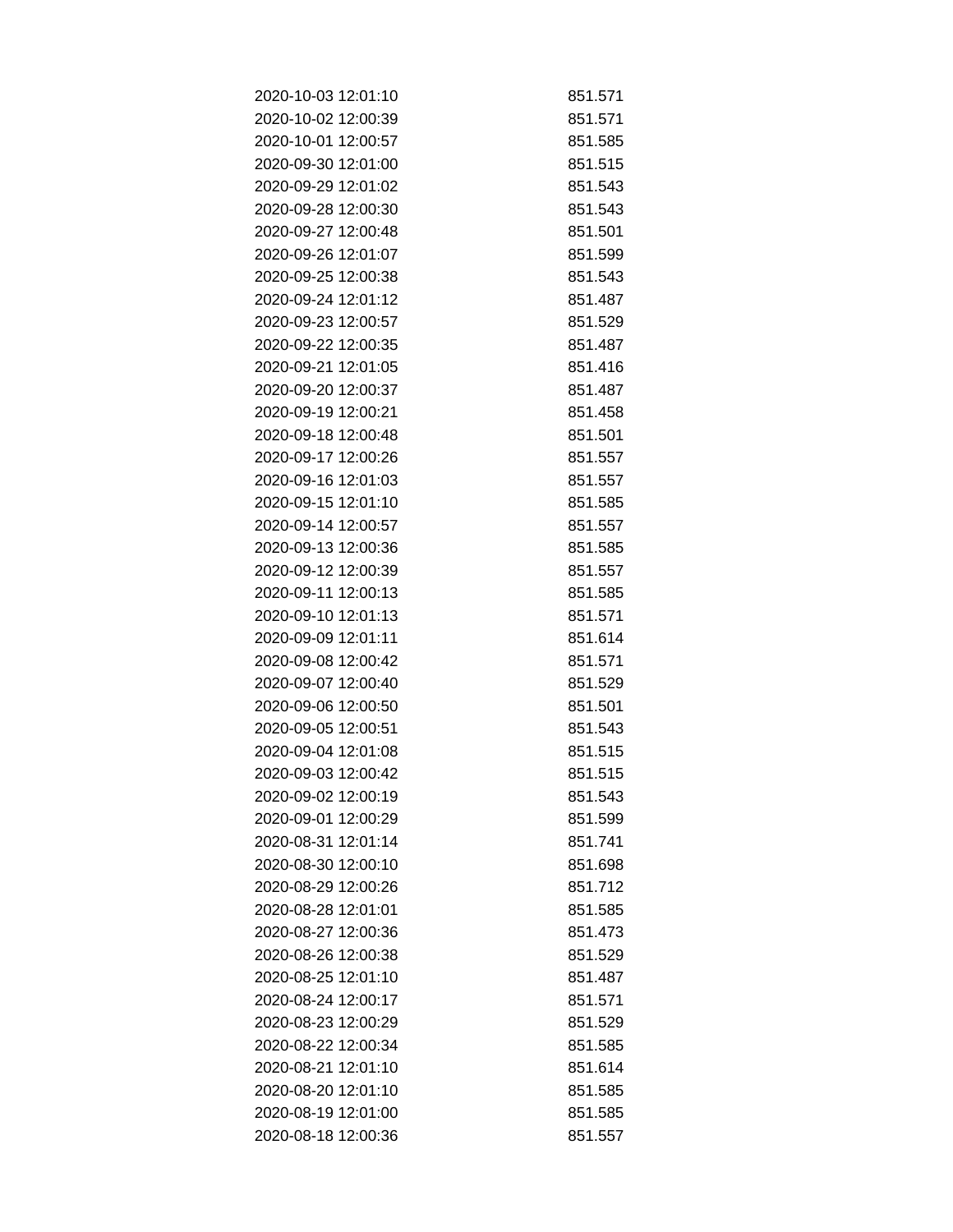| 2020-08-17 12:01:13 | 851.557 |
|---------------------|---------|
| 2020-08-16 12:00:33 | 851.585 |
| 2020-08-15 12:00:18 | 851.501 |
| 2020-08-14 12:01:13 | 851.529 |
| 2020-08-13 12:01:05 | 851.515 |
| 2020-08-12 12:00:53 | 851.614 |
| 2020-08-11 12:01:26 | 851.515 |
| 2020-08-10 12:01:08 | 851.515 |
| 2020-08-09 12:00:21 | 851.430 |
| 2020-08-08 12:01:13 | 851.416 |
| 2020-08-07 12:01:08 | 851.374 |
| 2020-08-06 12:00:27 | 851.416 |
| 2020-08-05 12:00:54 | 851.416 |
| 2020-08-04 12:01:02 | 851.487 |
| 2020-08-03 12:00:47 | 851.599 |
| 2020-08-02 12:01:15 | 851.543 |
| 2020-08-01 12:00:16 | 851.515 |
| 2020-07-31 12:00:21 | 851.557 |
| 2020-07-30 12:00:46 | 851.515 |
| 2020-07-29 12:01:11 | 851.487 |
| 2020-07-28 12:00:53 | 851.473 |
| 2020-07-27 12:00:17 | 851.430 |
| 2020-07-26 12:00:37 | 851.487 |
| 2020-07-25 12:00:21 | 851.458 |
| 2020-07-24 12:00:16 | 851.515 |
| 2020-07-23 12:00:58 | 851.416 |
| 2020-07-22 12:00:43 | 851.360 |
| 2020-07-21 12:00:23 | 851.331 |
| 2020-07-20 12:00:24 | 851.388 |
| 2020-07-19 12:01:02 | 851.473 |
| 2020-07-18 12:00:57 | 851.501 |
| 2020-07-17 12:00:37 | 851.600 |
| 2020-07-16 12:00:38 | 851.670 |
| 2020-07-15 12:00:52 | 851.727 |
| 2020-07-14 12:00:27 | 851.642 |
| 2020-07-13 12:00:29 | 851.458 |
| 2020-07-12 12:00:32 | 851.219 |
| 2020-07-11 12:00:37 | 851.261 |
| 2020-07-10 12:00:30 | 851.585 |
| 2020-07-09 12:00:40 | 851.529 |
| 2020-07-08 12:00:17 | 851.557 |
| 2020-07-07 12:01:13 | 851.571 |
| 2020-07-06 12:01:03 | 851.473 |
| 2020-07-05 12:01:14 | 851.275 |
| 2020-07-04 12:00:28 | 851.388 |
| 2020-07-03 12:00:19 | 851.430 |
| 2020-07-02 12:00:20 | 851.529 |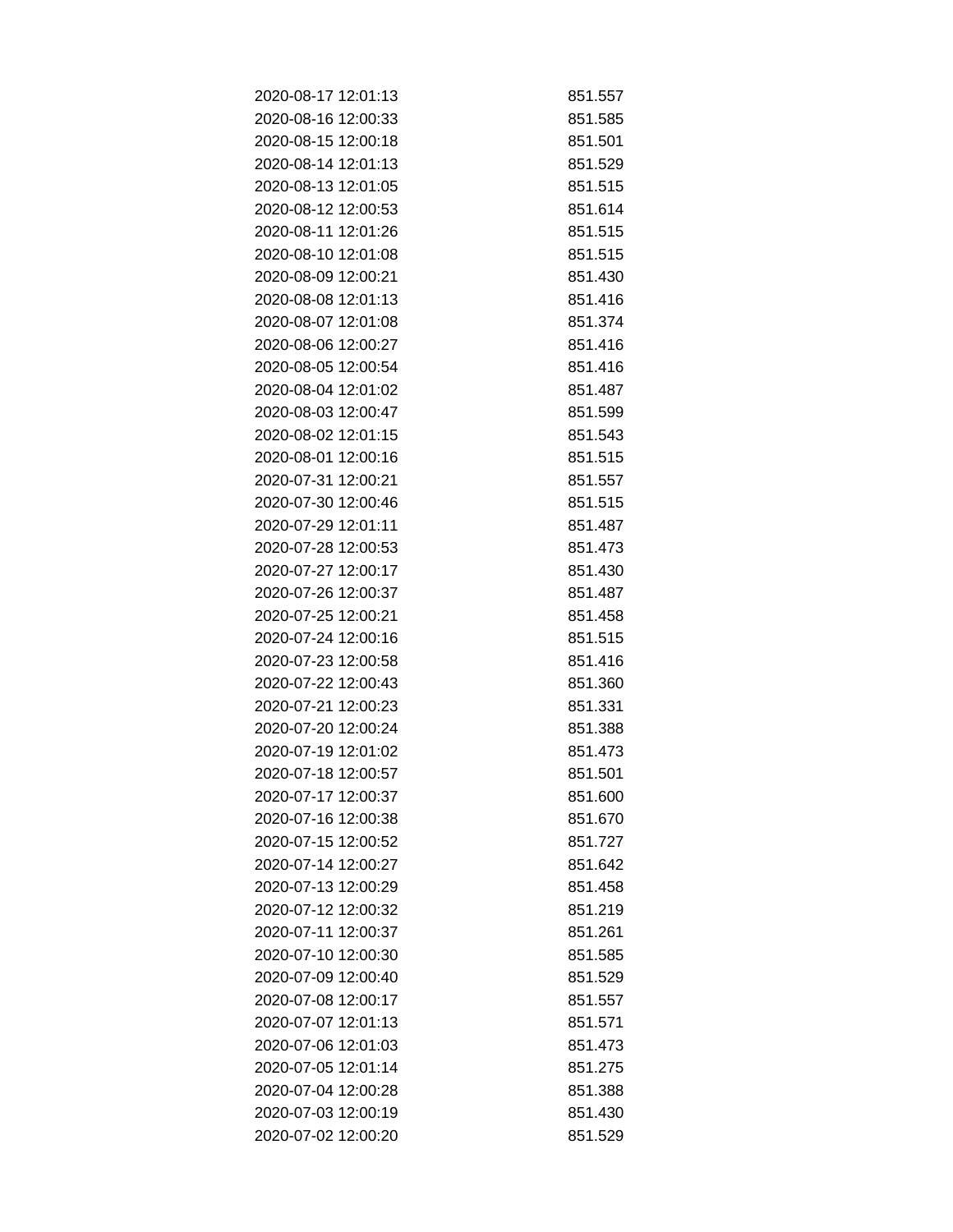| 2020-07-01 12:00:19 | 851.501 |
|---------------------|---------|
| 2020-06-30 12:00:54 | 851.515 |
| 2020-06-29 12:00:36 | 851.388 |
| 2020-06-28 12:00:19 | 851.374 |
| 2020-06-27 12:00:43 | 846.378 |
| 2020-06-26 12:01:08 | 851.458 |
| 2020-06-25 12:00:41 | 851.430 |
| 2020-06-24 12:00:43 | 851.430 |
| 2020-06-23 12:00:51 | 851.331 |
| 2020-06-22 12:00:30 | 851.416 |
| 2020-06-21 12:00:31 | 851.430 |
| 2020-06-20 12:00:33 | 851.416 |
| 2020-06-19 12:00:28 | 851.473 |
| 2020-06-18 12:00:25 | 851.402 |
| 2020-06-17 12:00:37 | 851.430 |
| 2020-06-16 12:01:10 | 851.501 |
| 2020-06-15 12:00:54 | 851.501 |
| 2020-06-14 12:01:04 | 851.557 |
| 2020-06-13 12:01:16 | 851.501 |
| 2020-06-12 12:00:46 | 851.487 |
| 2020-06-11 12:01:06 | 851.712 |
| 2020-06-10 12:00:27 | 851.416 |
| 2020-06-09 12:00:25 | 851.416 |
| 2020-06-08 12:00:22 | 851.402 |
| 2020-06-07 12:00:40 | 851.402 |
| 2020-06-06 12:01:02 | 851.374 |
| 6/5/2020            | 851.374 |
| 6/4/2020            | 851.487 |
| 6/3/2020            | 851.571 |
| 6/2/2020            | 851.656 |
| 6/1/2020            | 851.600 |
| 2020-05-31 12:01:11 | 851.275 |
| 2020-05-30 12:00:25 | 851.346 |
| 2020-05-29 12:00:55 | 851.487 |
| 2020-05-28 12:00:30 | 851.458 |
| 2020-05-27 12:00:30 | 851.233 |
| 2020-05-26 12:00:17 | 851.388 |
| 2020-05-25 12:00:48 | 851.331 |
| 2020-05-24 12:01:12 | 851.487 |
| 2020-05-23 12:00:37 | 851.402 |
| 2020-05-22 12:00:29 | 851.473 |
| 2020-05-21 12:01:15 | 851.402 |
| 2020-05-20 12:00:17 | 851.388 |
| 2020-05-19 12:00:35 | 851.289 |
| 2020-05-17 12:00:36 | 851.529 |
| 2020-05-16 12:01:06 | 851.458 |
| 2020-05-15 12:00:53 | 851.444 |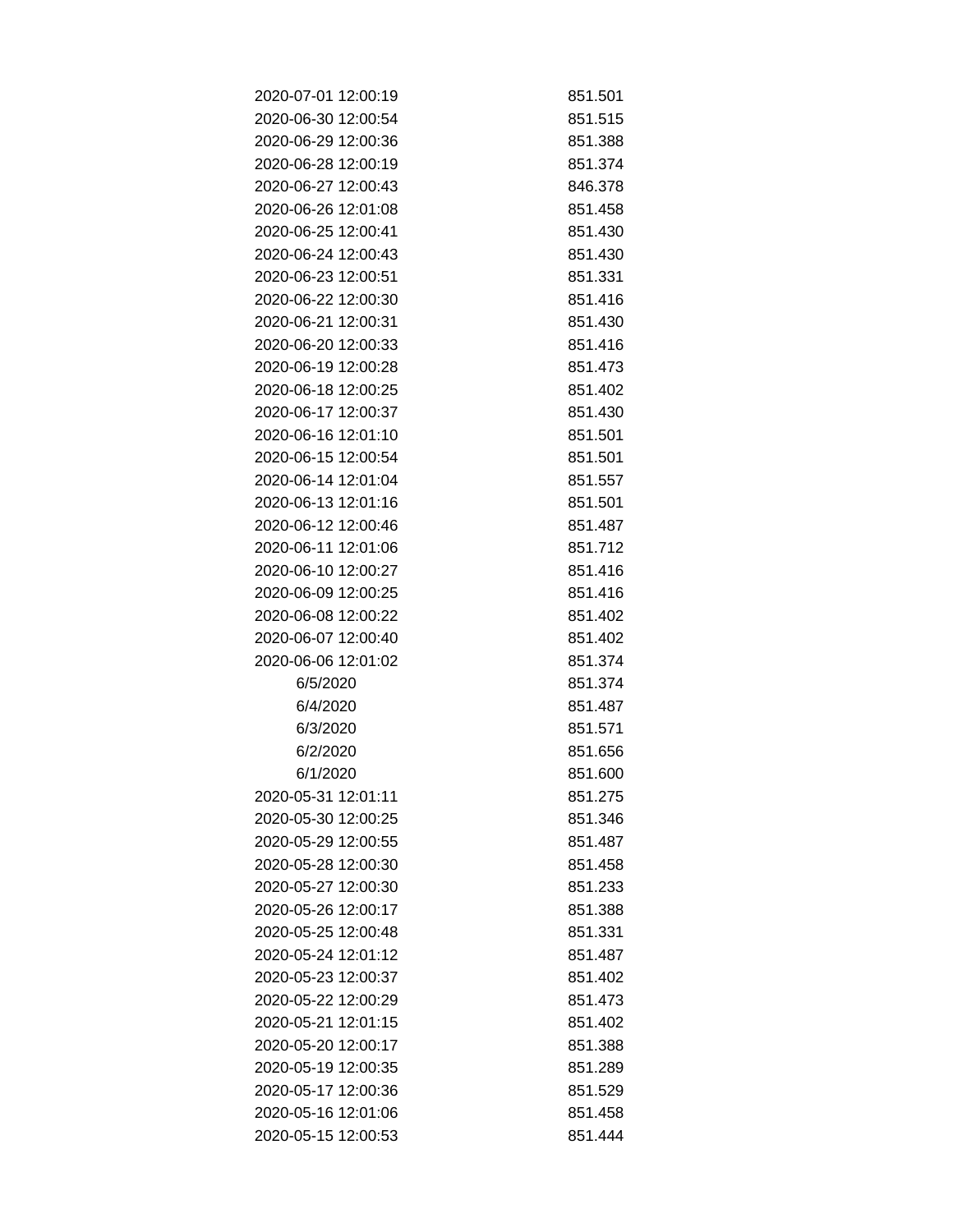| 2020-05-14 12:01:01 | 851.571 |
|---------------------|---------|
| 2020-05-13 12:00:29 | 851.585 |
| 2020-05-12 12:00:46 | 851.571 |
| 2020-05-11 12:00:24 | 851.571 |
| 2020-05-10 12:00:52 | 851.529 |
| 2020-05-09 12:00:18 | 851.416 |
| 2020-05-08 12:01:07 | 851.388 |
| 2020-05-07 12:00:58 | 851.374 |
| 2020-05-06 12:00:37 | 851.360 |
| 2020-05-05 12:00:38 | 851.374 |
| 2020-05-04 12:00:52 | 851.388 |
| 2020-05-03 12:00:58 | 851.458 |
| 2020-05-02 12:00:42 | 851.458 |
| 2020-05-01 12:00:38 | 851.529 |
| 2020-04-30 12:00:57 | 851.571 |
| 2020-04-29 12:00:23 | 851.543 |
| 2020-04-28 12:00:54 | 851.543 |
| 2020-04-27 12:00:56 | 851.557 |
| 2020-04-26 12:01:02 | 851.529 |
| 2020-04-25 12:01:05 | 851.487 |
| 2020-04-24 12:00:42 | 851.331 |
| 2020-04-23 12:00:34 | 851.416 |
| 2020-04-22 12:00:24 | 851.360 |
| 2020-04-21 12:00:57 | 851.416 |
| 2020-04-20 12:00:57 | 851.501 |
| 2020-04-19 12:00:56 | 851.473 |
| 2020-04-18 12:00:28 | 851.557 |
| 2020-04-17 12:00:33 | 851.487 |
| 2020-04-16 12:00:49 | 851.444 |
| 2020-04-15 12:00:53 | 851.346 |
| 2020-04-14 12:00:32 | 851.233 |
| 2020-04-13 12:00:27 | 851.374 |
| 2020-04-12 12:00:56 | 851.416 |
| 2020-04-11 12:00:44 | 851.543 |
| 2020-04-10 12:00:39 | 851.515 |
| 2020-04-09 12:00:48 | 851.515 |
| 2020-04-08 12:01:13 | 851.487 |
| 4/7/2020            | 851.233 |
| 4/6/2020            | 851.303 |
| 4/5/2020            | 851.360 |
| 4/4/2020            | 851.162 |
| 4/3/2020            | 851.176 |
| 4/2/2020            | 851.360 |
| 4/1/2020            | 851.402 |
| 3/31/2020           | 851.275 |
| 2020-03-30 13:00:22 | 851.247 |
| 2020-03-29 13:01:10 | 851.289 |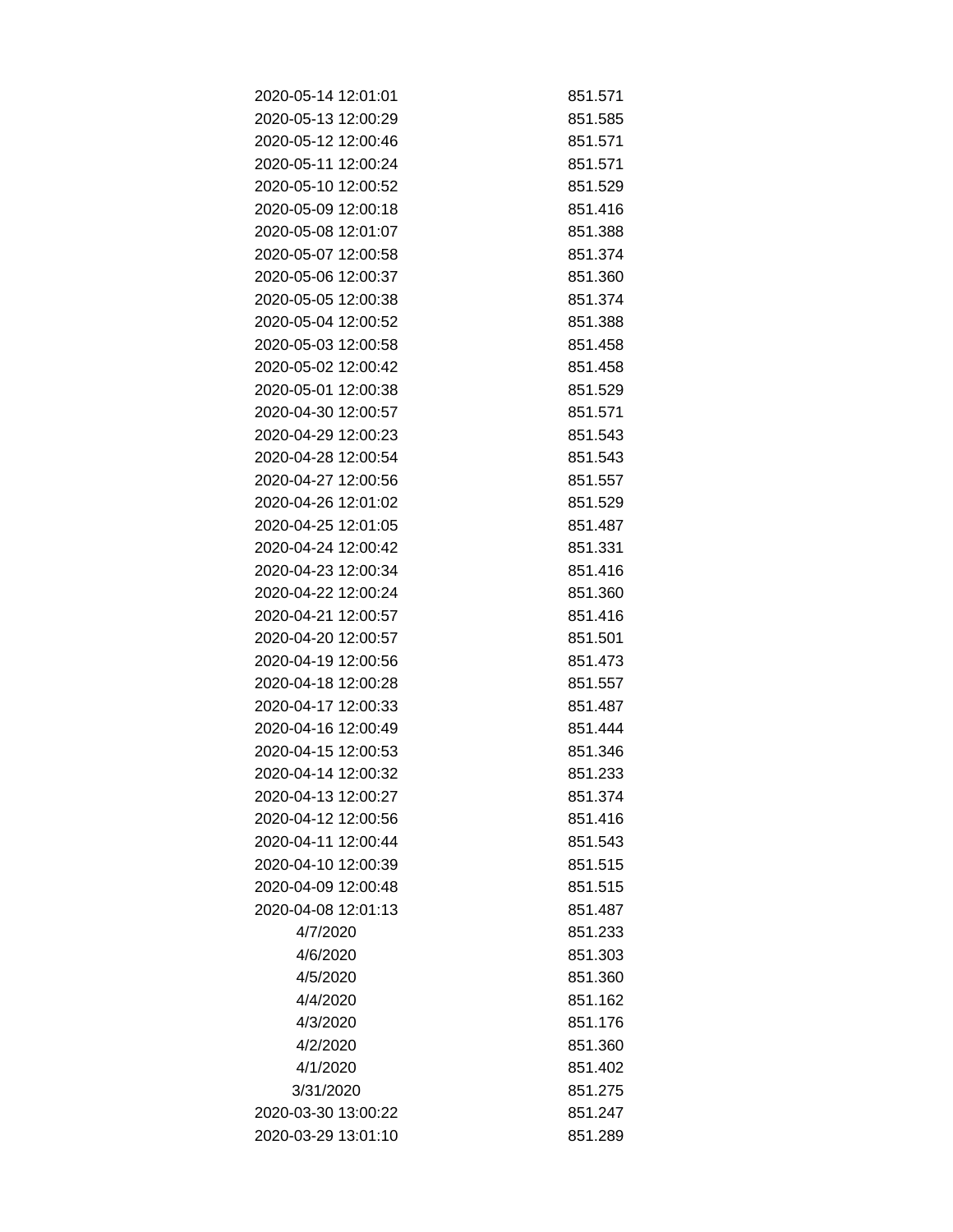| 2020-03-28 13:01:04 | 851.642 |
|---------------------|---------|
| 2020-03-27 13:00:22 | 851.458 |
| 2020-03-26 13:00:46 | 851.501 |
| 2020-03-25 13:00:52 | 851.374 |
| 2020-03-24 13:00:28 | 851.162 |
| 2020-03-23 13:00:41 | 850.823 |
| 2020-03-22 13:00:33 | 850.414 |
| 2020-03-21 13:01:05 | 849.934 |
| 2020-03-20 13:00:21 | 849.652 |
| 2020-03-19 13:00:40 | 849.680 |
| 2020-03-18 13:01:09 | 849.737 |
| 2020-03-17 13:01:04 | 850.090 |
| 2020-03-16 13:00:31 | 850.315 |
| 2020-03-15 13:00:25 | 850.344 |
| 2020-03-14 13:00:26 | 850.372 |
| 2020-03-13 13:00:17 | 850.414 |
| 2020-03-12 13:01:02 | 850.414 |
| 2020-03-11 13:01:07 | 850.414 |
| 2020-03-10 13:00:14 | 850.428 |
| 2020-03-09 13:01:00 | 850.358 |
| 2020-03-08 13:00:48 | 850.372 |
| 2020-03-07 12:01:14 | 850.330 |
| 2020-03-06 12:00:42 | 850.287 |
| 2020-03-05 12:01:01 | 850.217 |
| 2020-03-04 12:00:44 | 850.188 |
| 2020-03-03 12:01:02 | 850.188 |
| 2020-03-02 12:00:23 | 850.118 |
| 2020-03-01 12:00:24 | 850.076 |
| 2020-02-29 12:00:42 | 850.076 |
| 2020-02-28 12:01:12 | 850.076 |
| 2020-02-27 12:01:04 | 850.047 |
| 2020-02-26 12:00:19 | 850.047 |
| 2020-02-25 12:00:39 | 849.949 |
| 2020-02-24 12:01:01 | 849.920 |
| 2020-02-23 12:00:40 | 849.807 |
| 2020-02-22 12:00:39 | 849.864 |
| 2020-02-21 12:00:55 | 849.878 |
| 2020-02-20 12:00:35 | 849.949 |
| 2020-02-19 12:00:34 | 849.920 |
| 2020-02-18 12:00:25 | 849.906 |
| 2020-02-17 12:00:52 | 849.737 |
| 2020-02-16 12:00:17 | 849.469 |
| 2020-02-15 12:00:37 | 849.469 |
| 2020-02-14 12:00:23 | 849.553 |
| 2020-02-13 12:00:40 | 849.624 |
| 2020-02-12 12:00:57 | 849.638 |
| 2020-02-11 12:00:39 | 849.723 |